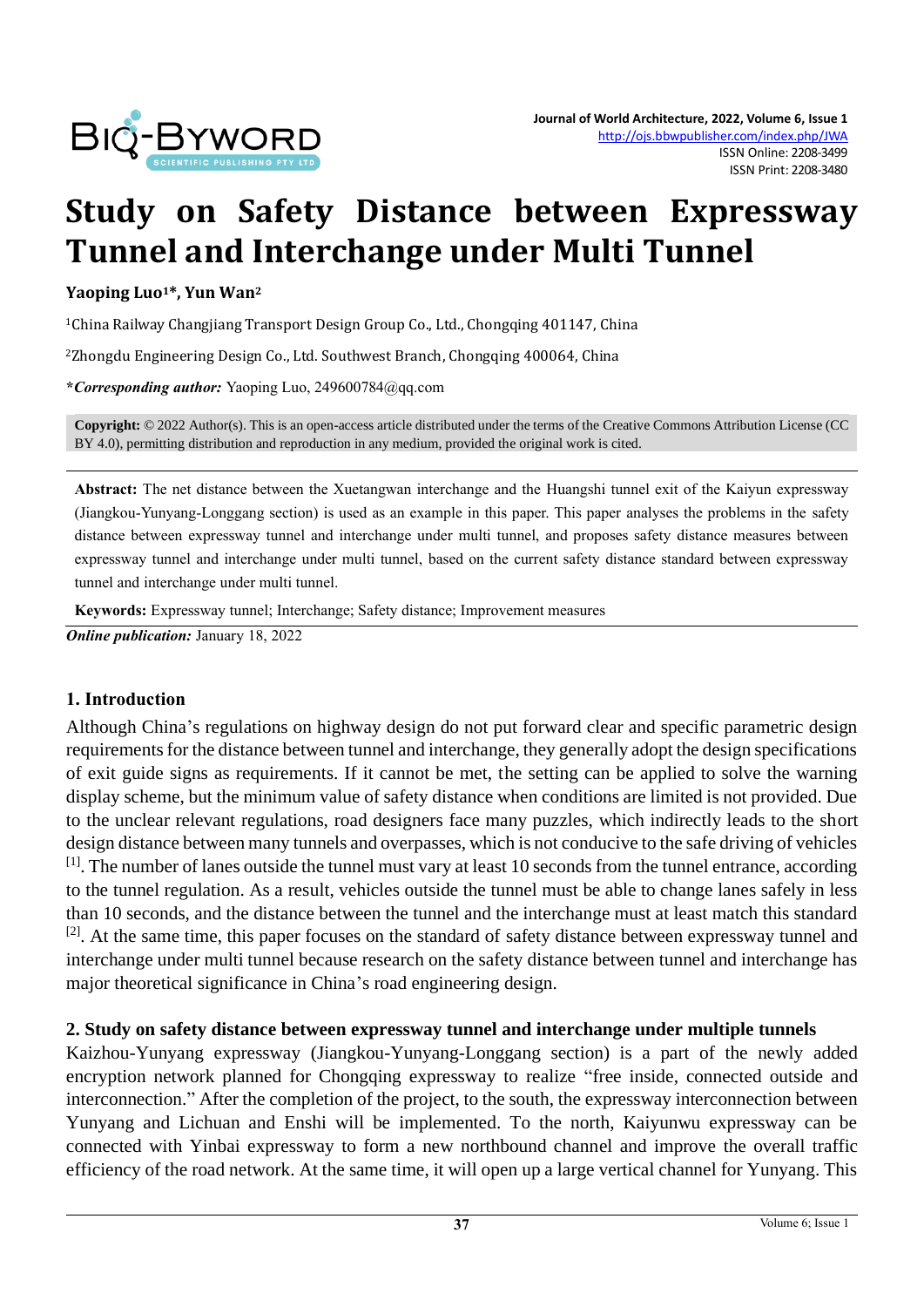will improve its regional advantages, and boost the development of poverty alleviation and rural revitalization in Yunyang.

## **3. Analysis of factors affecting the spacing between tunnel and interchange 3.1. Speed**

Speed is one of the most important factors. On one hand, the higher the speed, the longer it takes to complete lane change or deceleration. On the other hand, the higher the speed, the more easily the driver's psychology is stimulated and affected, which increases the possibility of causing driver tension and anxiety. As a result, the response time for lane changes or deceleration behavior increases, influencing the distance to the vehicle indirectly. Besides that, vehicle speed has a significant impact on the interchange distance between Huangshi tunnel and Xuetangwan junction interchange. According to the study perspective, several definitions of vehicle speed exist. Design speed refers to the maximum speed that can be maintained only under the control of road design characteristics under good road, traffic, weather, and other conditions. Driving speed refers to the maximum speed that can be maintained only under the control of road design characteristics under good road, traffic, weather, and other conditions.

Generally, it refers to the speed limit of local design sections. The driving speed refers to the statistical value of the representative vehicle speed observed at the characteristic points of the road section when the vehicles are unobstructed and the weather conditions are good. The driving speed is a dynamic speed value, and 85% of the driving speed is commonly used as the alternative value of the driving speed at home and abroad. The estimated speed is the highest "safe" speed that the driver can expect under certain road conditions and driving environment. In this case, the vehicle is not or almost not affected by other vehicles while driving. Speed limit refers to the management speed of vehicles on the road set by the road traffic administration in order to completely show road traffic efficiency while ensuring vehicle safety. Several popular expressway design speed criteria are primarily concerned while assessing the safety distance between Huangshi tunnel and Xuetangwan junction interchange: 120 km/h, 100 km/h, and 80 km/h <sup>[3]</sup>. When investigating the distance, however, it is necessary to examine the connection between the design speed, driving speed, predicted speed, and speed limit in order to pick the appropriate speed for the study.

## **3.2. Response characteristics of the driver**

In the process of driving, the driver's response to the action continuously according to the driving environment (including people, vehicles, road conditions, weather, etc.) is called the driver's response. The driver's response is divided into simple responses and complex responses. Simple response generally means that the stimulus source to stimulate the driver is relatively simple. The driver can respond directly without too much thinking and judgment, which is action. Complex response generally means that the driver needs to think and judge to a certain extent in order to receive complex and multifaceted stimuli and make corresponding operational response. For example, the driver's lane change behavior will cause complex reactions, because the driver's lane change will consider a variety of factors, including vehicle speed, traffic volume, road conditions, traffic sign information and traffic organization mode. The standard to measure the driver's reaction characteristics can be expressed as reaction time [4]. At the same time, the length of reaction time is also related to the driver's physical condition, psychological state, surrounding environment and other factors. For example, the reaction time of people of different ages is different. The reaction time of women is slightly longer than that of men, and the reaction speed becomes slower when excited. Therefore, the driver's response characteristics have a great impact on driving safety. The distance design between Huangshi tunnel and Zuetangwan hub interchange should take into account the response characteristics of most people and try to meet the needs of most drivers for safe driving.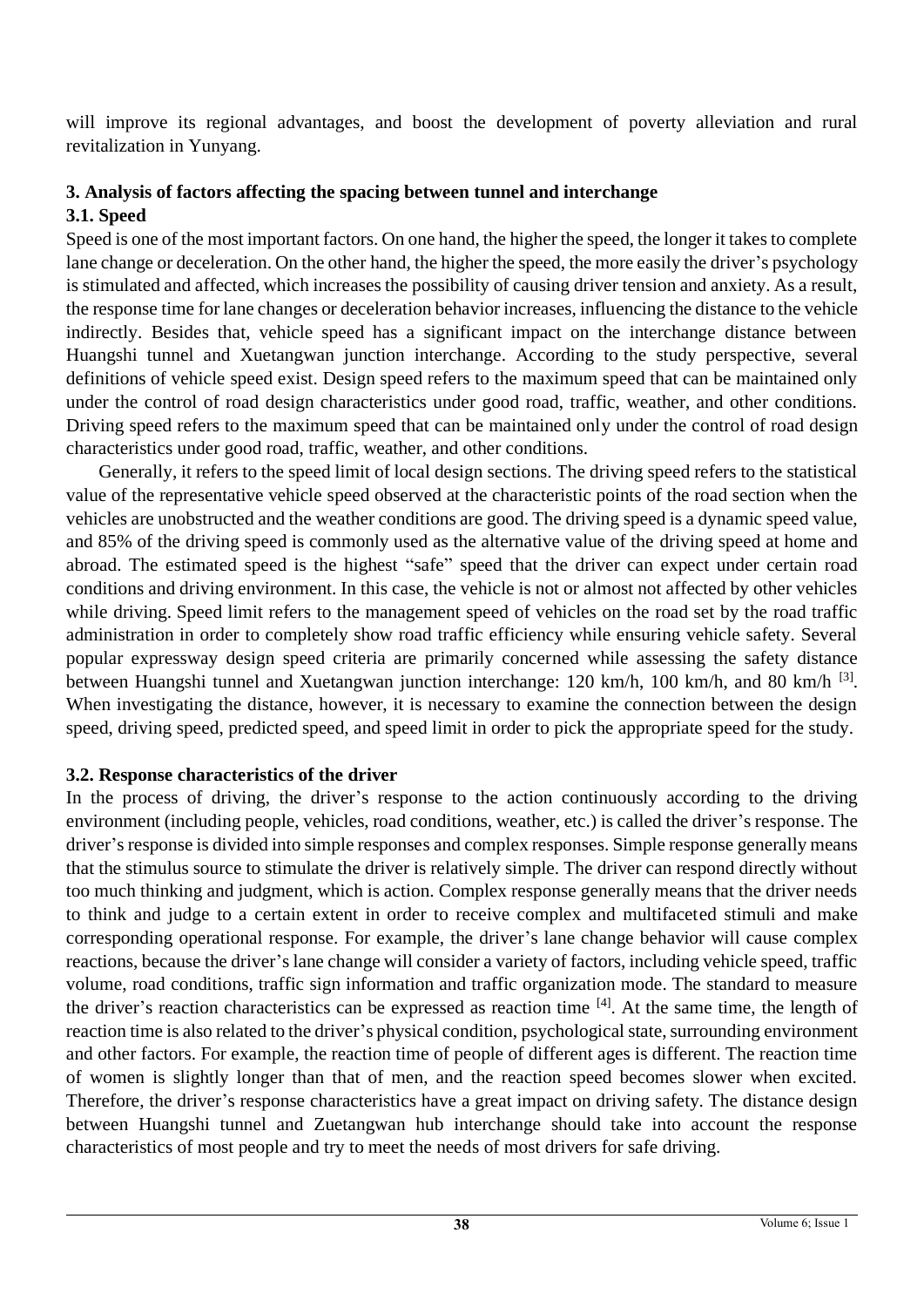## **3.3. Traffic flow**

The traffic demand is predicted before the site selection, design and construction of Huangshi tunnel and Xuetangwan junction interchange, and the road parameters are reasonably designed by estimating the traffic flow after the completion and operation of the project. The design length of Huangshi tunnel and Xuetangwan junction interchange is also affected by traffic volume, because the ratio of traffic volume to road length (traffic density) can be used as the measurement standard of traffic volume <sup>[5]</sup>. After predicting the future traffic volume of the road through road congestion and vehicle freedom index, if the design section is too short, it will cause excessive traffic density and congestion, while if the design section is too long, it will increase the project construction and operation costs. Therefore, if the section length between Huangshi tunnel and Xuetangwan junction interchange is reasonably designed according to the traffic flow, the traffic flow in the section can be evenly distributed and effectively buffer the traffic flow [6].

## **3.4. Setting of traffic signs**

If the driver does not find the warning sign of elevated off ramp in time during driving, he will miss the ramp and can only go to the next exit on the closed expressway or turn around at the toll station. Or if the driver does not find the exit ramp warning sign, he may find the exit when approaching the ramp and forcibly change lanes to catch the exit ramp, which is extremely likely to cause traffic accidents. Therefore, the export guide sign should be set up before the exit of the Xuetangwan junction interchange, which reminds drivers to adjust ahead of time, so as to predict the location of the next exit.

# **4. Spacing setting measures between expressway tunnel and interchange**

## **4.1. Measures for handling traffic safety facilities**

An overpass exit warning sign shall be set at an appropriate position in front of the entrance of Huangshi tunnel to remind drivers to get close to the overpass exit and remind vehicles leaving the main road to change lanes in advance. The communication vehicles in the left lane can change lanes to the right lane by placing a solid line on the right side of the dotted line on the left side of a specified stretch of the tunnel. The length of the left dotted line and the right solid line is mostly controlled by the distance travelled by a vehicle while waiting in the outside lane for insertion, as well as the distance travelled when modifying speed and position <sup>[7]</sup>. The distance while changing is determined by the distance that may be inserted and the reaction time when the vehicle changes lanes. Xuetangwan junction interchange, particularly ramp A1, will be equipped with colour anti-skid vibration signs at the entry and departure sections of Huangshi tunnel (or deceleration vibration signs).

While drawing the driver's attention, the marking also serves as an anti-skid and deceleration feature, allowing the car to lower speed and safely enter and depart the tunnel. To eliminate the hidden threat of traffic accidents caused by Huangshi tunnel's inaccurate up and down speed limits, complete speed limit signs will be installed in the Xuetangwan junction interchange region. Perfect traffic guidance signs must be organised in the Xuetangwan transfer area (with monitoring facilities) to improve the consistency and accuracy of sign setting, advance notice, and multiple notices at an appropriate distance before the information point (or accident point), so that drivers and passengers can accurately and timely understand traffic information and road condition information and achieve the goal of active guidance. To lessen the loss of life and property caused by traffic accidents, it is vital to strengthen the level of protection provided by railings in the region. A guiding anti-collision pad must be installed at the triangular end of the main line outlet. A deceleration indication line shall be set 300m before the starting point of the extended Lane transition section in the tunnel and extended to the exit. At the starting point of the transition from the tunnel interchange exit to the deceleration lane, 2km, 1km, 500m and 0m exit guidance signs shall be installed, and internal luminous photoelectric signs shall be adopted to ensure the safety of the tunnel. The export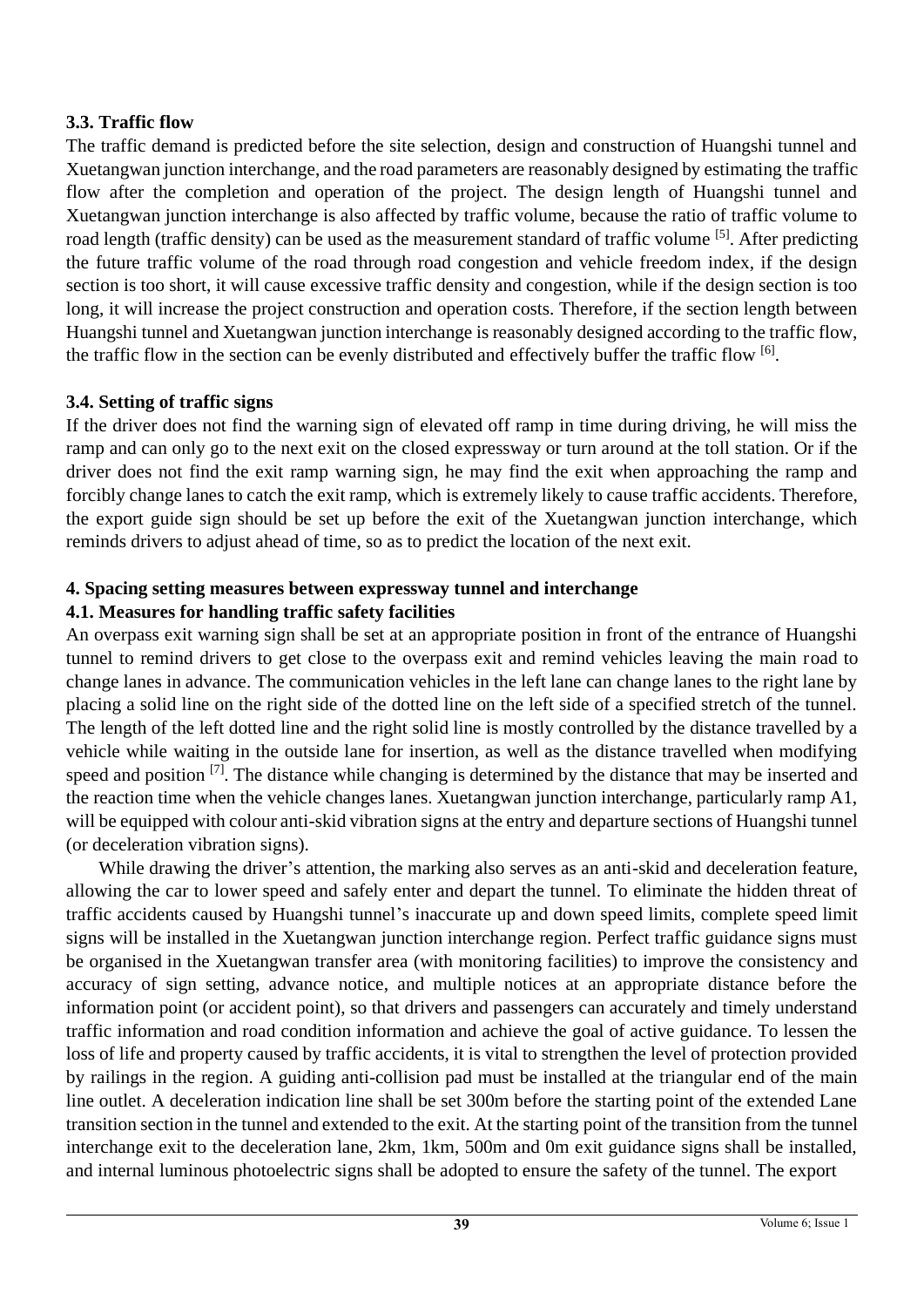notification symbol matches the ground export notification text, as shown in **Figure 1**.



**Figure 1.** Layout of traffic facilities

## **4.2. Disposal measures for tunnel structures**

The tunnel structure treatment measures consider extending the deceleration lane into the tunnel and widening the tunnel entrance. The length of the extension line is mainly determined according to the lane change distance and immutable lane distance of the vehicle. The lane change distance of the vehicle mainly includes the right turn distance determined by the driver and the lateral driving distance of the vehicle [8]. The deceleration lane is extended by comprehensively considering the specification requirements of the deceleration lane, the distance of the lane-changing vehicle, the distance between the deceleration lanes, and the constant lane 50m away from the opening.

## **4.3. Traffic monitoring measures**

The first is the local speed limit. An inter-district speed limit is installed at Xuetangwan junction interchange to ensure that vehicles in the area travel at the required speed and reduce the risk of accidents. The second is the violation detection of the accident risk department. The traffic accidents in this area are reduced by installing constant speed measurement and violation monitoring facilities at the exit of Huangshi tunnel. The take off ramp intersection of Xuetangwan junction interchange is supplemented by lane change violation monitoring facilities to capture illegal lane change vehicles and reduce traffic accidents caused by random lane change.

## **4.3.1. Accident detection**

By installing an accident detection surveillance camera at the junction of the Xuetangwan interchange exit ramp, traffic accidents in the area can be identified in time, and treatment and rescue can be carried out in time.

## **4.3.2. Danger warning**

In order to improve drivers' safety awareness and reduce potential safety hazards, yellow lights and other warning facilities are installed between Xuetangwan interchange exit and Huangshi tunnel exit in cooperation with traffic safety facilities. The information prompt is improved, combined with traffic signs, and portal signs are set at the interchange entrance of the hub to provide complete traffic information for drivers.